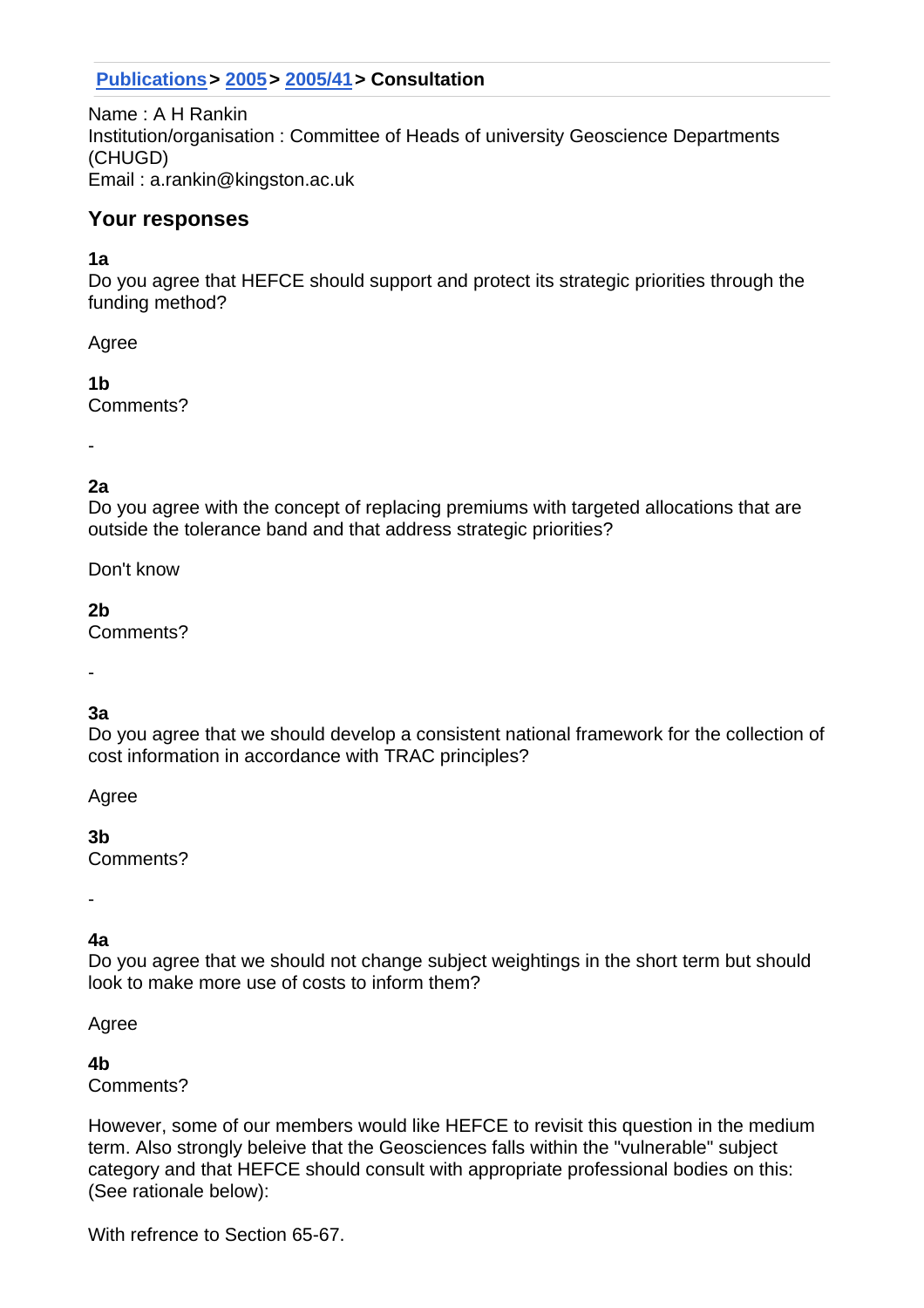The Geosciences clearly falls within the category of "strategically-important but vulnerable" subjects in HEIs, judging from the steady decline in number of acceptances to courses (and closures) over the past 5 years.

Compared to physics and chemistry, which are often regarded as the epitome of the above category, the vulnerability of the geosciences has been much more acute this year as illustrated by UCAS data on acceptances to courses as of 19 Oct 2005. For Chemistry (F1) and Physics (F3) these are up by 12.5% and 10.3% respectively on last years acceptances, but for Geology (F6) they are down by 2.7% .

The strategic importance of the Geosciences is unquestionable in relation to the increasing needs of natural resource exploration, evaluation and development, waste disposal (including nuclear waste and CO2 sequestration), and our understanding of causes and effects of global warming and natural hazards.

HEFCE should therefore engage with the Geol Soc and the IMMM as well as the Royal Society of Chemistry

#### **5a**

Do you agree that we should continue to make an assumption about the income from fees in calculating our grants for teaching?

Don't know

#### **5b**

Comments?

#### -

### **6a**

Do you agree that we should make a fee assumption for full-time undergraduates, in real terms, of £1,750 in 2007-08 and £2,000 in 2008-09?

Don't know

**6b**

Comments?

-

#### **7a**

Do you agree with our proposal to consider moving in the longer term towards funding on the basis of credit awarded?

Don't know

#### **7b**

Comments?

-

#### **8a**

Do you agree with our proposal to reflect the credit awarded to students who are reported as non-completions, for institutions that report module information in their individualised student data returns?